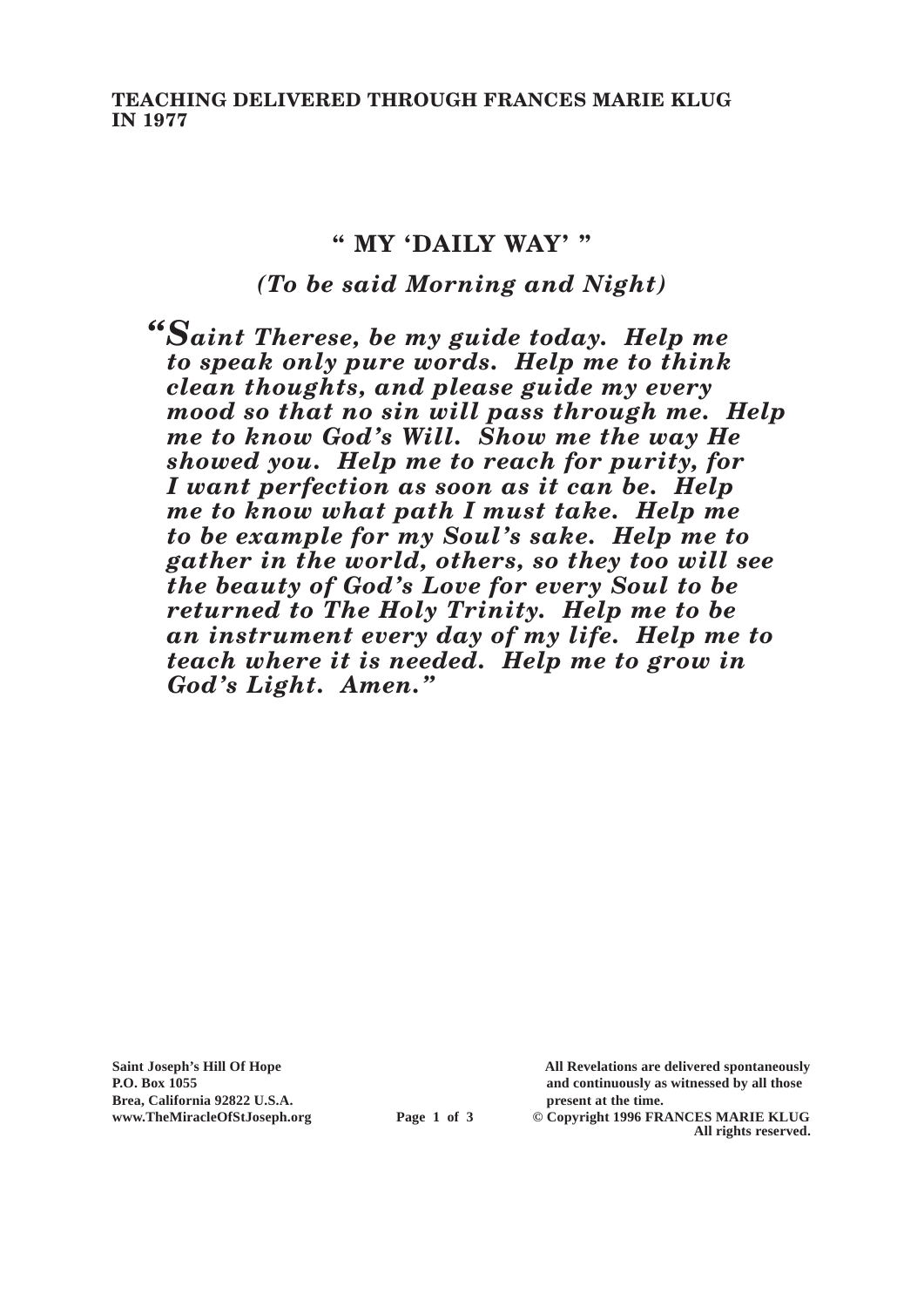# **"A PRAYER FOR SAINTHOOD"**

*"I know that I am little. I know that I am small. I know that every move I make can be example to all. I know that I have been given a chance to use the will I have, to express to everyone I meet the beauty for which I live. I want to be a Saint. I want to be with God. I want to walk a path of love to one day be with Him Above. Please help me in everything I do, to keep in mind, my Purpose upon the earth, which is for me to return to God, Who is Divine. Amen."*

## **"THE LITTLE WAY TO SAINTHOOD"**

*"I am not a flower, God, perhaps I am a weed. I know You know the degree of love I have for Thee. And as I stand upon the earth in the light of the sun, please help me to grow so I may one day show color, show love, for others to see the purity of me and the love I have for The Holy Trinity. Though I be perhaps a weed, use me, God, for others to see that the growth I show, I am willing to share in the Light of Your Way, breathing Your air. Amen."*

Brea, California 92822 U.S.A.<br>
www.TheMiracleOfStJoseph.org<br> **Page 2 of 3** © Copyright 1996 FR.

**Saint Joseph's Hill Of Hope All Revelations are delivered spontaneously P.O. Box 1055 and continuously as witnessed by all those** 

 $\odot$  Copyright 1996 FRANCES MARIE KLUG **All rights reserved.**